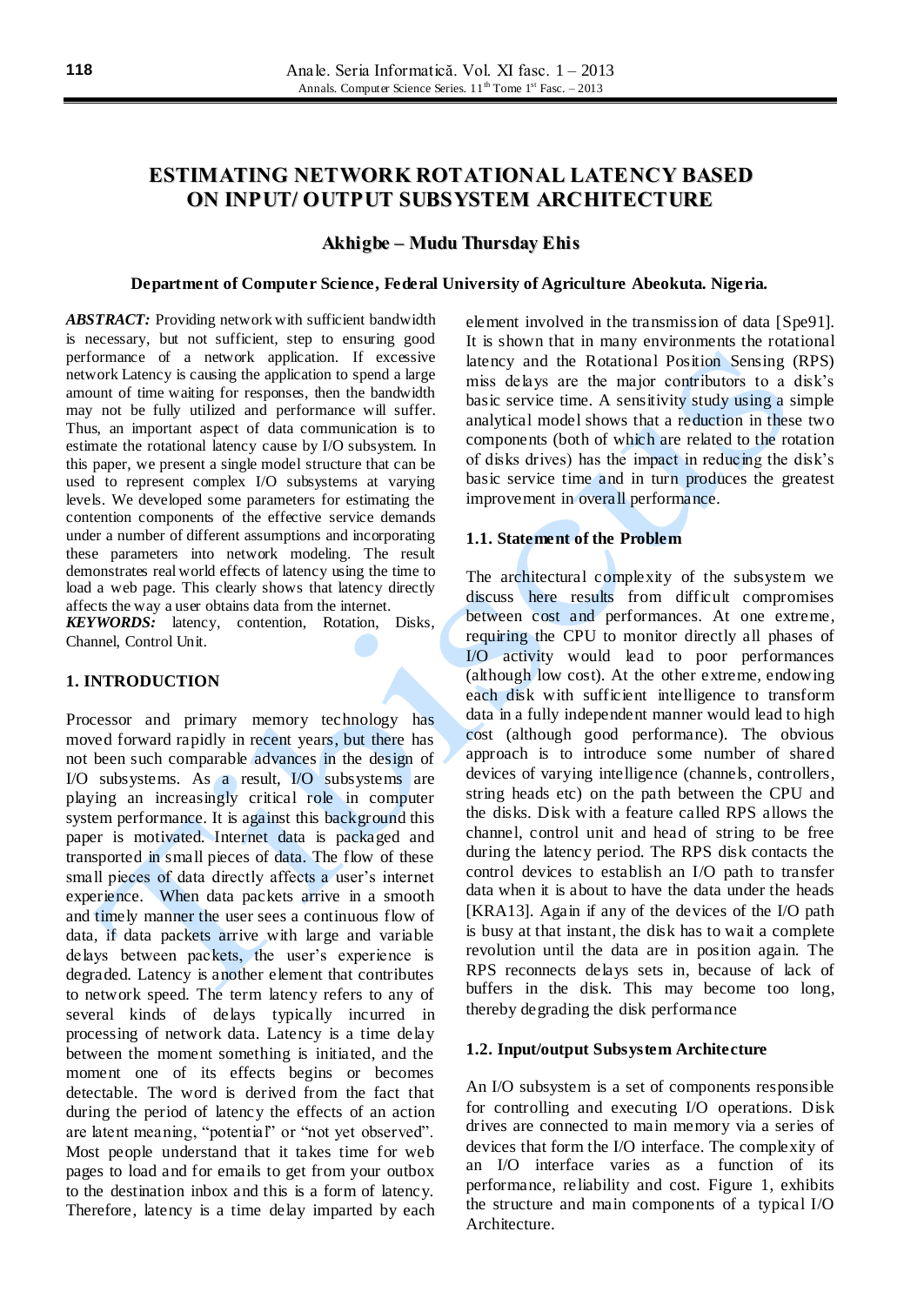

**Figure 1: Typical Input/output Subsystem Architecture**

Moving outwards the memory, the first component is a channel, which provides a communication path between memory and I/O devices. A channel is busy when it is transferring data. The next component is the control unit or disk controller. A control unit decodes the device specific I/O commands (e.g. seek and transfer) into control signals for the associated disks. It also makes the connection between many channels and many disks. A string of disks is attached to a device called head of string (HOS) which is responsible for controlling communications between control units and disks. The outermost components of the I/O subsystem are the disk unit, which can be viewed as a single server that services one request at a time. An I/O path is a physical connection between memory and an I/O device. A path is considered busy if any path of it is busy. To improve availability and performance, I/O subsystems have redundant paths from memory to I/O devices. In figure 1, the dashed lines indicate the existence of a string switch that allows a disk to be accessed by the two channels. The control devices shared by a number of disk drives, provides multiple pathways between memory and disks. The rest of the paper is structured as follows : section 2 describes the published related work. The methodology and the analysis model are included in section 3. Section 4 presents the implementation and the performance evaluation, while the last section summarizes the conclusion.

# **2. LITERATURE REVIEW**

It is important to understand the very basic elements of networking to properly grasp the latency issue. The need to be able to handle thousands to millions of users on one cohesive, network, and thus the Transport Control Protocol/ Internet protocol (TCP/IP) networking model was developed [DRS12]. The key design feature of the TCP/IP networking model is the concept of encapsulation which is the idea of taking data and wrapping it in common container for shipping. The container that was developed is called the IP Datagram also known as an IP packet. The IP packet is a very simple thing: a header followed by data. The Header contains information used for routing the packet to the destination [Boj13]. The data can be any information which needs to be transported. The exact construct of the data portion of an IP packet is defined by the data protocol that is being carried. To understand exactly where Latency occurs, it is valuable to know how this most basic unit of networking data is built and transported. In IP networks such as the Internet, IP packets are forwarded from source to destination through a series of IP routers or switches that are interconnected by links such as circuits [BCB12]. The IP routers use the destination address in the IP header to determine the next router in the path from source to destination. The IP routers utilize routing algorithms to continuously update their decision about which router is the best one to get the packet to its destination. [Spe91] proposed the management of the wealth of internet traffic which includes delays (Latencies), caused by the routing and switching process. This refers to the amount of processing time for a router or switch to receive a packet, process it and transmit it on its way. [Tor10] proposed a sensitivity study using a simple analytical model to show a reduction in the two rotational disk components (both of which are related to the rotation of disk drives), have the ability to reduce the disk's basic service time and in turn produce the greatest improvement in overall performance. There are some limitations in these approaches. Several alternatives to reducing latency and RPS miss penalty are proposed and explored but their performances were analyzed using analytical queuing models.

#### **3. METHODOLOGY**

Parameterzing the I/O subsystems (the disks and channels) are complicated. The disk technology of the system requires that both disk and channel be held during rotational latency (the period during which the data is rotating to the read/write heads of the disk) and data transfer, while seeks could proceed at each disk independently of its channel. The basic disk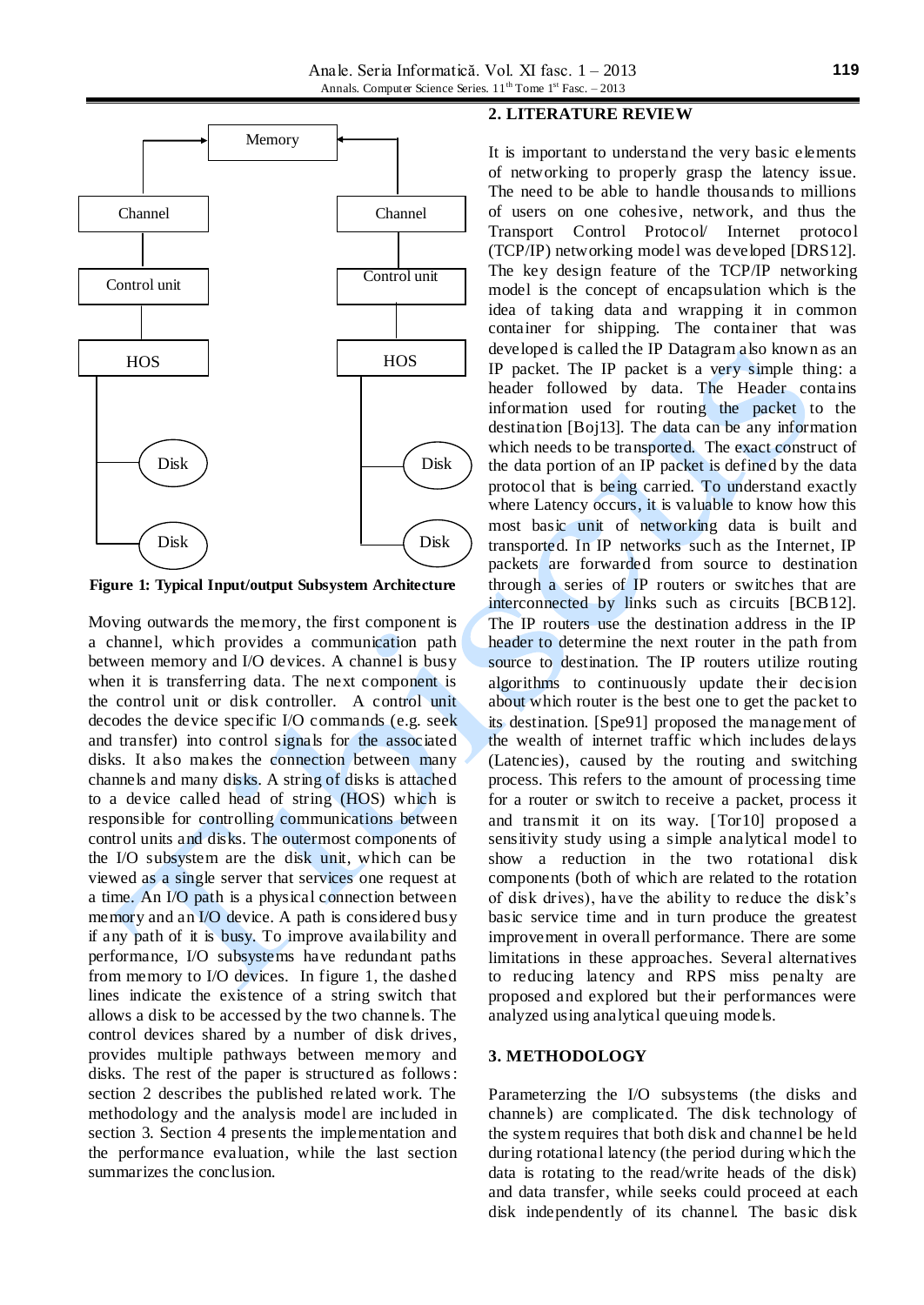Anale. Seria Informatică. Vol. XI fasc. 1 – 2013 Annals. Computer Science Series. 11<sup>th</sup> Tome 1<sup>st</sup> Fasc. - 2013

service time consist of three parts: seek time, latency time and data transfer time. The seek time corresponds to the time required to move the read/write heads over the desired position. A disk unit is capable of doing this operation independently, which means that during the seek, control unit, string controller and channel are free to take on other activities. Once the read/write heads moved into place, the device has to wait until a particular sector of the disk comes under the heads and this time is referred to as the Latency. At this point, disk with a feature called "rotational Position Sensing" (RPS) allows the channel, control unit and Head of string to be free during the latency time. When an RPS disk is about to have the data under the heads, it contacts the control devices to establish an I/O path to transfer the data. If any of the devices of the I/O path is busy at that instant (transferring data on behalf of other disk units), the disk have to wait a complete revolution until the data are in position again. The RPS reconnects delays set in, from the lack of buffers in the disk and from the timing constraints of the operation. The RPS reconnects time may become too long; degrading the disk performance i.e. projected performance measures would be seriously in error.

## **3.1. Estimating Delays within I/O Subsystem**

In case of RPS feature, the disk attempts to reconnect to the I/O path. If the channel / path is busy, the disk unit waits one full revolution until the data are under the heads and then again attempts to reconnect. This step is repeated until an attempt succeeds. Thus the waiting time in this step is an integral multiple of a full disk revolution time.

Let  $P'$  (*path.busy*) denotes the probability that the I/O path for disk *i* is busy.  $P'(path.busy)$  is also the probability that a reconnect fails and  $(1 - P_i)$  the probability of a successful reconnect. We can write that the probability of having  $k - RPS$  misses is given by  $(1-P_i)xP_i(path.busy)^k$ . Then the average number of misses is given by:

$$
NRPS_i = \sum_{k=1}^{\infty} k[(1 - P_i)(path.busy)xP_i(path.busy)]^k
$$

$$
= \frac{P_i(path.busy)}{1 - P_i(path.busy)}
$$
(1)

Multiplying the average number of misses reconnects by the rotation time of  $\text{disk}_i$ , we obtain the average RPS delay, DRPS

$$
DRPS_i = NRPS_i x rotation_i \tag{2}
$$

Let us assume that the channel is the major delay component of an I/O path, so that the delays caused by the other elements of the pathways are negligible. Therefore, we have

$$
P_i\big(\text{path.busy}\big) = P'_i\big(\text{channel.busy}\big) \tag{3}
$$

where  $P'_i$  (*channel busy*) is the probability that  $disk<sub>i</sub>$  sees the channel busy.

The probability  $P'_i$  (*channel busy*) refers to situations when the disk is not using the I/O path.

$$
P'_{i}(channel.busy) = \frac{P'_{i}(channel.busy)}{disk_{i}} \tag{4}
$$

From the definition of conditional probability *P* $(A/B) = P(A \cap B)/P(B)$  From Eq. (4) we have

$$
P'(channel.buy) = P_i(charnel.busy) \cap (disk.nottransferring.data)
$$
\n(5)

A system is considered busy when one or more customers are in the system, which is indicated by the utilization of the server. Thus, we have

$$
P'_{i}\left(channel.busy\right) = \frac{\left[\sum_{i=1}^{k}U_{ch}(k)\right]_{-U_{i}\left(transfering\right)}}{1-U_{i}\left(transferring\right)}
$$
\n(6)

where  $U_i$  indicates the utilization of  $disk_i$ ,  $\tau$  the monitoring period and  $C_0$  the number of I/O operations carried out during  $\tau$ . The product  $U_i$ *x* $\tau$ represents the time that  $disk_i$  was busy. Also  $(k)$ 1 *k ch i*  $U_{ch} (k$  $\sum_{i=1} U_{ch}(k)$  represents the utilization of channel by all the k devices attached to it. When  $disk_i$  is transferring data, it is using the channel, which means that the time  $\left\langle disk\right\rangle$  is dedicated to transferring data is equal to the time the channel is busy transferring data on behalf of  $disk<sub>i</sub>$ . Thus, we can say that utilization of  $disk_i$  due to transfers,  $U_i$  (*transferring*) is equal to utilization of the channel due to the transfers of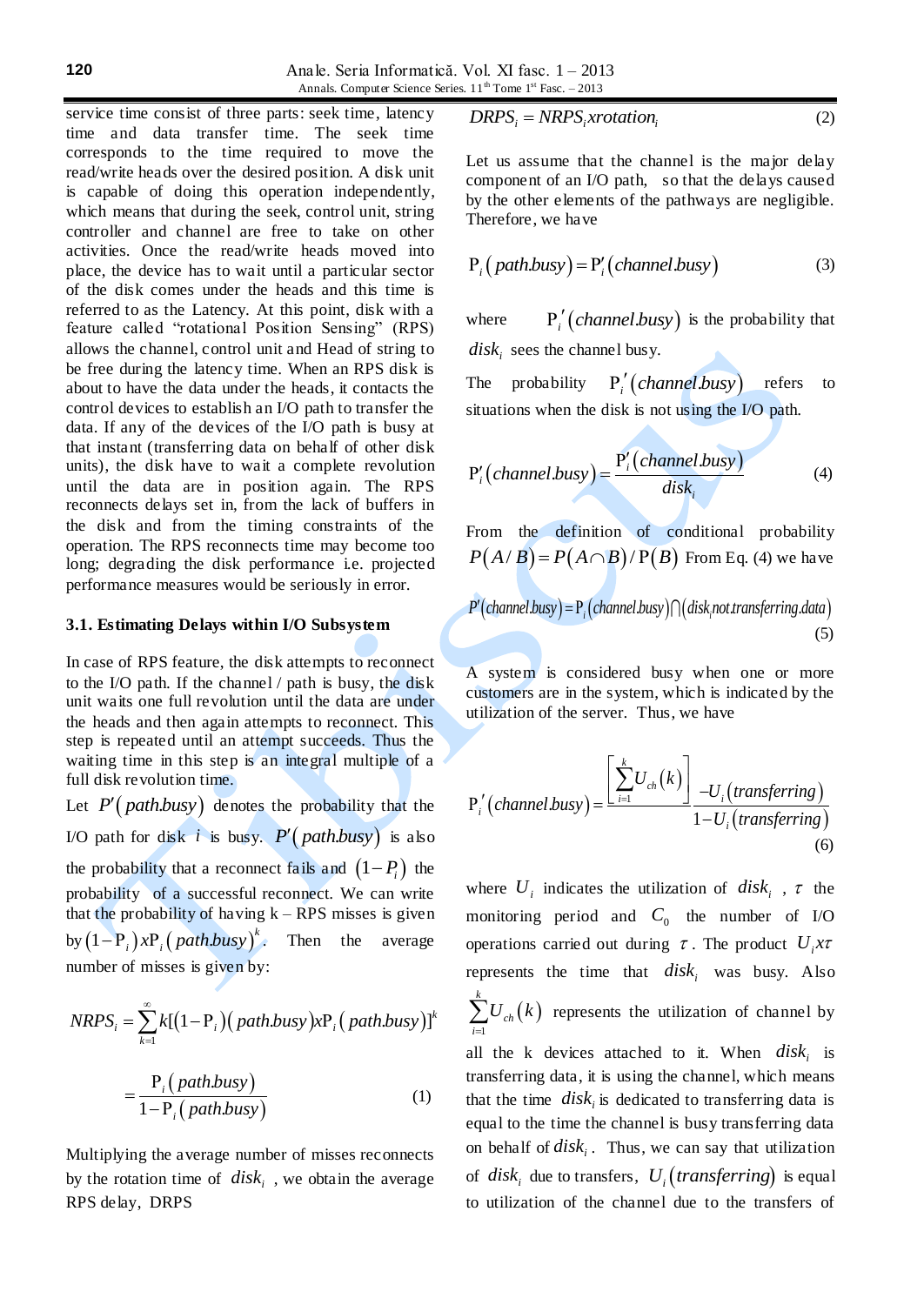*<sup>i</sup> disk* , Letting 1 *k*  $U_{ch} = \sum U_{ch}$ *i*  $=\sum_{i=1} U_{ch}$  (k) and substituting Eq.(6) into equation  $(1)$ , we have:

$$
NRPS_i = \frac{U_{ch}}{1 - U_{ch}} \frac{-U_{ch}}{i} (i)
$$
 (7)

#### **3.2. Channel Contention**

Let's consider the case of intelligent disks that are capable of performing seek and latency independently and have track buffers for queuing results. These disks do not suffer from RPS problems. However, a disk may still have to wait while the channels ( or I/O bus) is busy transferring data of other disks. This kind of delay arises due to channel contention. The problem here is to estimate the delay. An approximate method for calculating the delay is to view the channel as an open single server, receiving requests from disks that want to transfer data. When

 $disk<sub>i</sub>$  attempts to seize the channel to transfer data, it may find a number of requests from other disks waiting for the channel. In an open system with a single server, the average queue length seen by an

arriving customer is  $\overline{(1-U)}$ , where U is the system *U* utilization. As the channel is being viewed as an open system, the average number of requests  $(NCH)$ seen by  $\left| \frac{disk_i}{\text{is given by}} \right|$  of

$$
NCH_i = \frac{P'_i(channel.busy)}{1 - P'_i(cahnnel.busy)}
$$
(8)

Considering that each disk can only have one I/O request at a time,  $P'_i$  (*channel busy*) represents the probability that the channel is busy given that *<sup>i</sup> disk* is not transferring data. Therefore,

$$
NCH_i = \frac{U_{ch} - U_{ch(i)}}{1 - U_{ch}}
$$
\n(9)

Assuming that transfer is the average time for transferring data over the channel, we can express the average waiting time  $(TCH_i)_{\text{of}}$  *disk<sub>i*</sub> due to contention:

$$
TCH_i = NCH_i x. transfer
$$
 (10)

#### **3.3. Implementation**

We use information that is typically provided by disk manufacturers, such as average seeks time, transfer rate and rotational speed. Using information from product specification will facilitates the process of obtaining input parameters for the model. The system under consideration is a Samsung system (product model: Z10). The architectural characteristics that we address and the modeling techniques that we develop, however, are equally applicable to systems of other manufacturers.

## **3.3.1. Example**

Let's consider a database server with a processor and an I/O subsystem consisting of an I/O bus (i.e. the channel), a disk controller, and two disk drives (A and B). The server executes on the average of two transactions per second. A typical transaction requires 0.2sec of CPU and performs 8 input/output operations on disk A and 14 on disk B. The size of the block transferred in each operation is 0.5kbytes. The disks rotate at 3600rpm (rotations per minute), the advertised average seeks time is 15msec, the transfer rate is 2Mbytes/sec, and the controller overhead is 1msec. we want to calculate the average transaction response time for three models corresponding to situations that:

(1) Ignore contention with the I/O subsystem,

(2) consider content and assume tha the disk have the RPS features.

(3) Consider contention and assume that the disk have a track buffer.

Before we design an analytical open model to represent server performance, the first step is to determine the disk demands for each situation under analysis. The basic service time of a disk is:

$$
S_b = seek + Latency + Transfer
$$
 (11)

The latency is considered to be one half of the disk rotation period

$$
\frac{1}{2}x\frac{1}{3600} = 8.3m\sec
$$
 (12)

The average transfer time for 512bytes equals  $0.5/2 =$ 0.25msec.

Putting these values into equation (11) we have:

Putting these values into equation (11) we have:<br> $S_b = 15 + 8.3 + 0.25 = 23.55$  msec. The effective service time can then be expressed as:

$$
S_{ef} = S_b controller.time + contention
$$
\n
$$
= 24.55 + contention
$$
\n(13)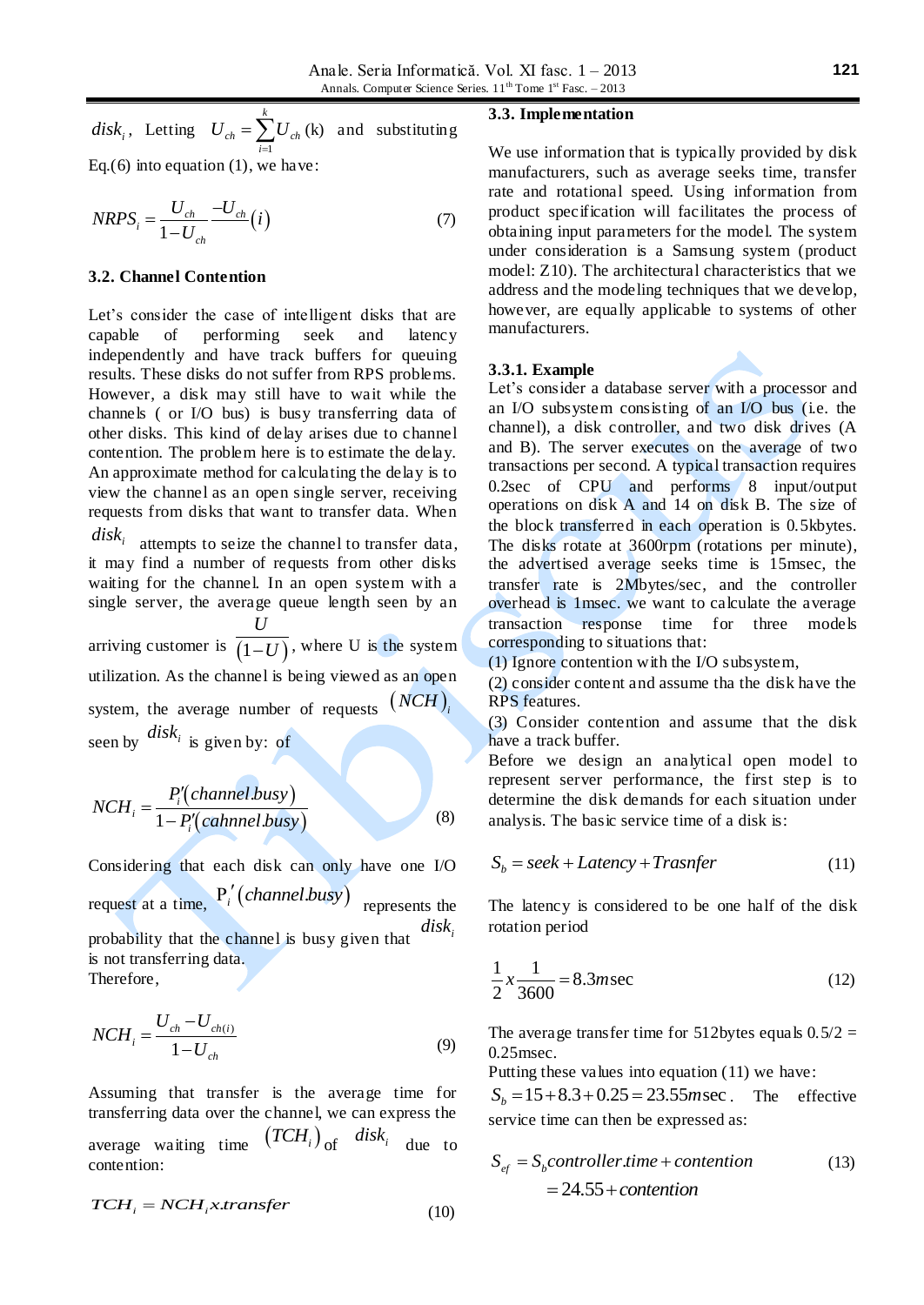The problem now is to estimate contention for the three situations of the example. First we ignore contention and  $S_{ef} = 24.55$ *m* sec. The service demands for disk A and disk B are  $24.55 \times 8 = 196$ msec and 24.55 x  $14 = 343.7$  msec respectively. For the RPS disks, we shall proceed to calculate  $DRPS_i$ , the average RPS delay for disk (i). To do that, we first need to estimate the average number of misses, NRPS(i). The channel utilization number of misses, NRPS(1). The channel utilized<br>due to disk(i) is:  $U_{ch}(i) = \chi_0 \times V_i \times transfer.time$ Thus, *u*<sub>ch</sub> (*A*) = 2×8×0.25 = 4%<br>  $u_{ch}(B) = 2 \times 14 \times 0.25 = 7\%$  and  $u_{ab}(B) = 2 \times 14 \times 0.25 = 7\%$  and the total channel

utilization is  $u_{ch} = 11\%$ Using Eq(1) we obtain

$$
NRPS_A = \frac{0.11 - 0.04}{1 - 0.11} = 0.079
$$
  

$$
NRPS_B = \frac{0.11 - 0.07}{1 - 0.11} = 0.045
$$

The average delays for the two disks are:

 $DRPS_A = 0.079 \times 16.6 = 1.311$  *msec* and  $TCH_B = 0.045 \times 0.25 = 0.0113$  msec<br>*DRPS*<sub>*B*</sub> = 0.045×16.6 = 0.747 msec

With the RPS reconnect delays estimated, we are able to calculate the effective service time and consequently, the disk demands.

consequently, the disk demands.<br>Thus,  $D_A = (24.55 + 1.311) \times 8 = 206.89$  msec and (24.55 + 1.311)  $\times$  8 = 206.89*r*<br>  $D_B = (24.55 + 0.747) \times 14 = 354.16$  *msec* 

Disks with track buffer do not suffer from RPS problem, because they store the desired data into local buffers. Using Eq(7), we determine the average waiting time of a disk due to bus contention.

 $TCH<sub>A</sub> = 0.079 \times 0.25 = 0.0198$  *m* sec and  $TCH<sub>B</sub> = 0.045 \times 0.25 = 0.0113$  *m* sec.

The disk service demands for this case are as follows:

$$
D_A = (24.55 + 0.0198) \times 8 = 196.56msec \text{ and}
$$
  

$$
D_B = (24.55 + 0.0113) \times 14 = 343.86msec
$$

We have just discovered that in this case, transfer time is much smaller than rotation time; the delay caused by bus contention is insignificant when compared to the RPS delays.

# **3.4. Performance Evaluation**

The spreading of net data over time reduces what is called the effective Bandwidth of link. Packets are still being transported at the same bit rate but high latency networks becomes noticeable to the user; it is taking much more time for all the web page packets to arrive. It is this spread over time behavior of high latency networks that becomes noticeable to the users and creates the impression that a link is not operating at a high speed. Figure 2 is a demonstration of real world effects of latency taking time to load a web page. This is a common activity which clearly shows users that latency directly affects the way a user obtains data from the internet. The following plots show the effects of latency on the time to load a web page.



**Figure 2: Latency (milliseconds)**

## **4. CONCLUSION**

In data communication, when data arrive in a smooth and timely manner the user sees a continuous flow of data, if data packets arrive with large and variable delays between packets, the user's experience is degraded. Latency is another element that contributes to network speed. We obtained information from product specifications to facilitate the process of obtaining input parameters for the model. In this paper, we presented a single model structure that can be used to represent complex I/O subsystems at varying levels. We developed some parameters for estimating the contention component of the effective service demands under a number of different assumptions. The simulation result shows that latency affects network bandwidth and network and the state of the state of the state of the state of the state of the state of the state of the state of the state of the state of the state of the state of the state of the state of the state of the state of the state